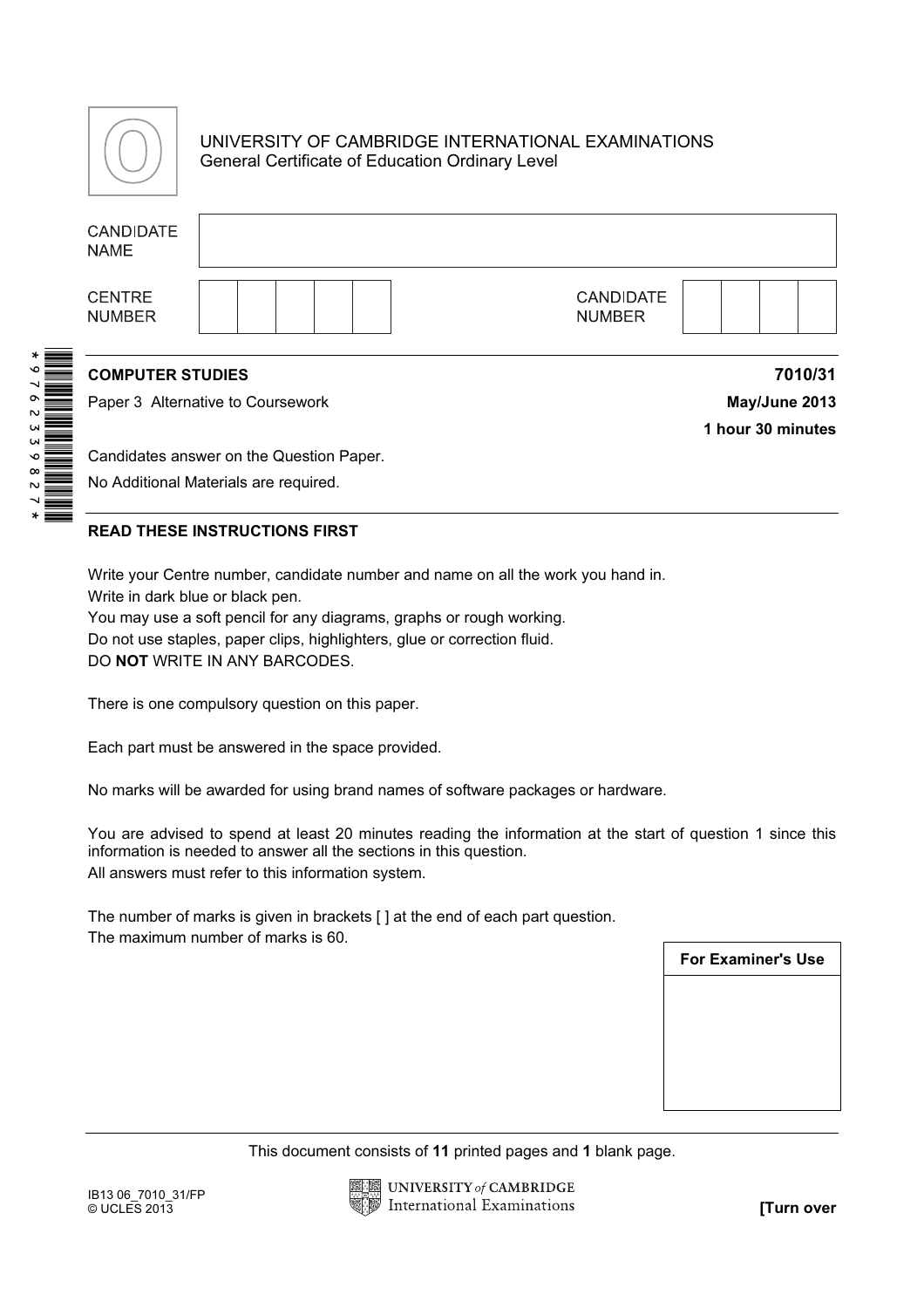For Examiner's  $1$ se

- an existing manual, paper-based system for people to rent a holiday villa for a week of their choice,
- the web-based semi-automatic rental system that is intended to be introduced as a replacement.

You are given a description of both the existing and the intended new web-based computerised system.

#### Description of the existing system

People wishing to rent a holiday villa are sent a brochure with pictures and details of the holiday villas available to rent. Each holiday villa has a unique brochure number. Each holiday villa can be rented for one week; a deposit of 25% is required when the rental is agreed, the remainder must be paid 4 weeks before the rental is due to start.

When a person wants to rent a holiday villa they select a holiday villa from the brochure; then ring up the company to ask if the holiday villa is available for the week chosen. The telephone line is available Monday to Saturday from 08:00 to 20:00 hours.

A diary is kept for each holiday villa showing the weeks that have been already rented and those still available for rental. If the holiday villa is available then the rental is agreed, if it is unavailable then other similar holiday villas are offered as an alternative.

When a rental is agreed, the following details are **always** required:

- holiday villa brochure number
- rental week
- number of people in rental group aged 18 and over
- number of children under 18
- details of person renting the holiday villa
	- o name
	- o address
	- o telephone number

The following **may** be required:

age of each child under 18

The diary for the holiday villa is updated and payment for the deposit is taken using a credit/debit card over the telephone. A receipt for the deposit, confirmation of the rental and details of the holiday villa are posted to the person who has booked the holiday villa. The final payment is taken 4 weeks before the rental is due to start.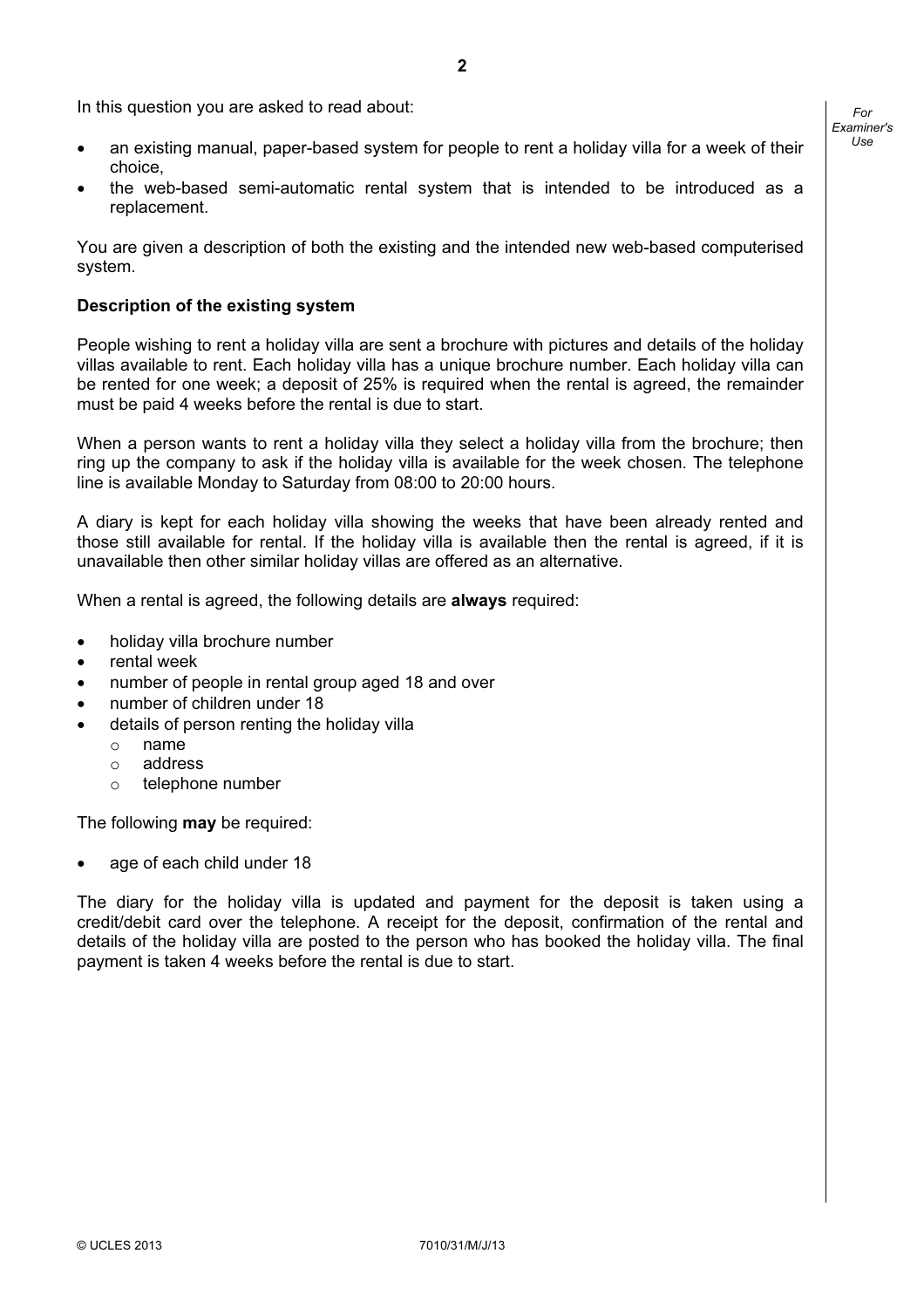#### Description of the proposed web-based system

The intention is to replace all the paperwork by introducing a web-based holiday villa rental system which will contain all the information described above. It will allow people to rent their holiday villas online, process secure debit/credit card payments; receive receipts and other paperwork via email attachments.

The new holiday villa rental system will have a website that contains all the details that were available in the brochure. For each holiday villa there will be a calendar for the next 18 months showing the weeks still available for rental and the price per week. There will be a search facility available so that holiday villas can be viewed by:

- number of people accommodated
- location
- price
- availability

In the new system, a person will use the holiday villa website to choose a villa to rent for a week. When the rental is confirmed and the deposit has been paid they will receive a receipt for the deposit, confirmation of the rental and details of the holiday villa via an email attachment. The final payment will be taken 4 weeks before the rental is due to start.

A systems analyst is to be employed to review the existing manual method. The systems analyst will be responsible for drawing up an action plan for the new web-based system. This will then be designed, built, tested and implemented. Technical documentation will be produced. Six months after the introduction of the new system, a full evaluation of its performance will be made.

For Examiner's  $1$ se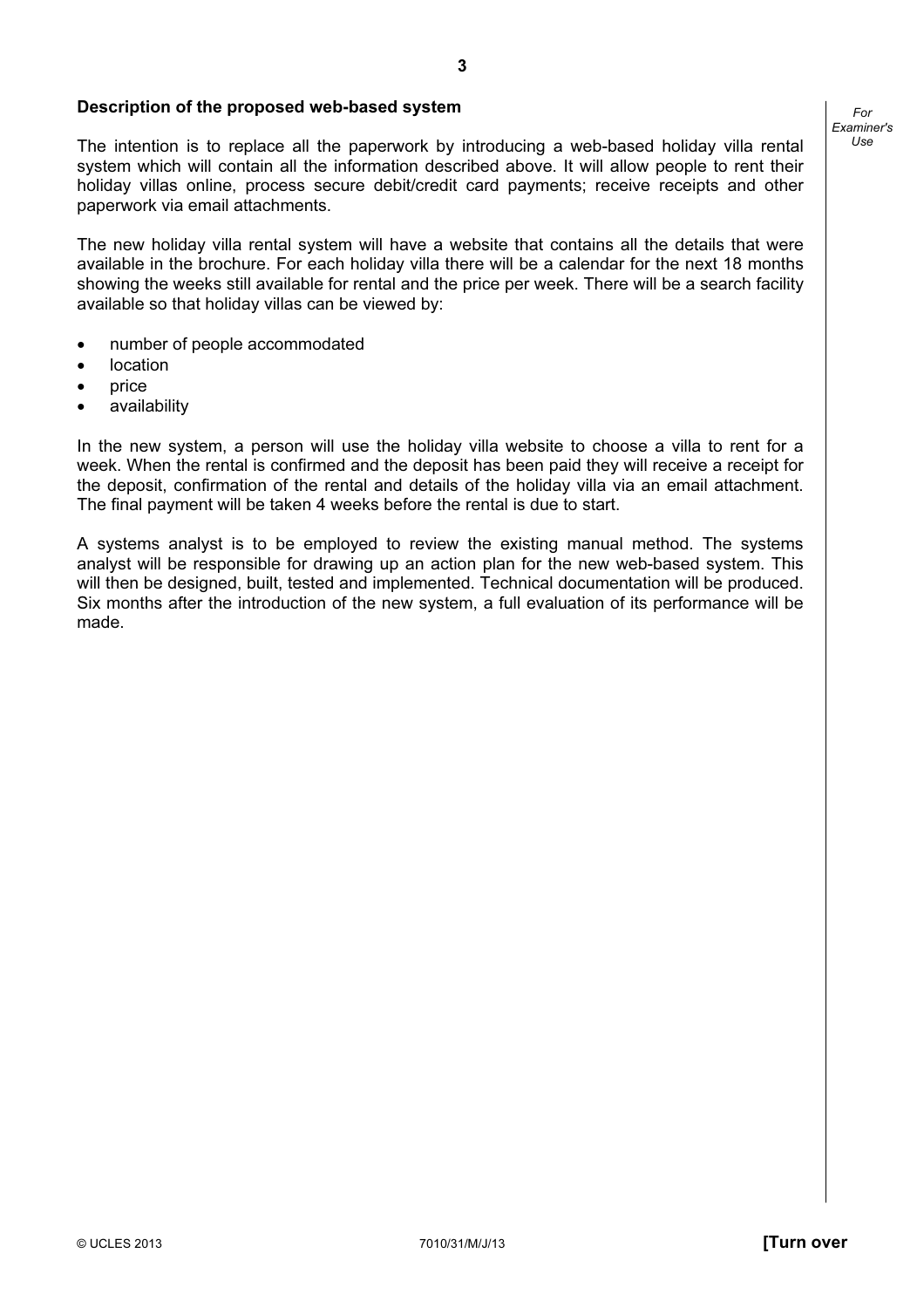- For Examiner's Use
- 1 (a) The systems analyst has decided to use project management software to produce a PERT chart to check the progress of this project.

Give three reasons why the systems analyst decided to do this.

|       | Reason 3 <b>www.communistical communistical communistical</b> communistic communistic communistic communistic communist        |  |  |  |  |
|-------|--------------------------------------------------------------------------------------------------------------------------------|--|--|--|--|
|       | $[3]$                                                                                                                          |  |  |  |  |
|       | (b) The systems analyst wants to find out about the existing rental system from the people<br>who have used it to rent villas. |  |  |  |  |
| (i)   | State one method that would be appropriate and explain why the systems analyst<br>should choose that method.                   |  |  |  |  |
|       | Method                                                                                                                         |  |  |  |  |
|       | Explanation                                                                                                                    |  |  |  |  |
|       |                                                                                                                                |  |  |  |  |
|       |                                                                                                                                |  |  |  |  |
|       |                                                                                                                                |  |  |  |  |
|       | $[3]$                                                                                                                          |  |  |  |  |
| (iii) | State one method that would not be appropriate and explain why the systems<br>analyst should not choose that method.           |  |  |  |  |
|       | Method                                                                                                                         |  |  |  |  |
|       | Explanation                                                                                                                    |  |  |  |  |
|       |                                                                                                                                |  |  |  |  |
|       |                                                                                                                                |  |  |  |  |
|       |                                                                                                                                |  |  |  |  |
|       | $\lceil 3 \rceil$                                                                                                              |  |  |  |  |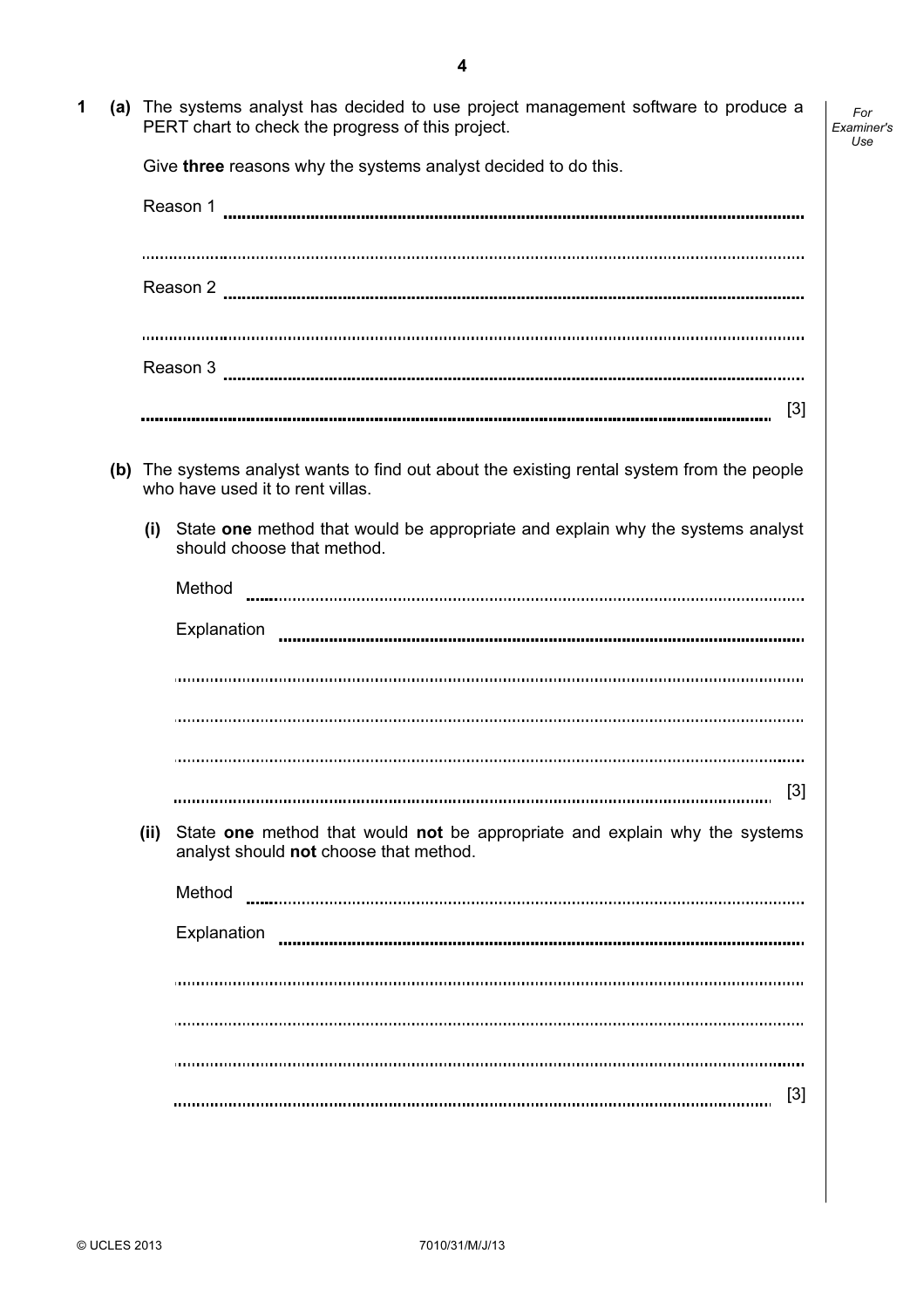(c) Draw a design for a screen to be used to enter the required details online when a villa rental is agreed.

For Examiner's Use

|                                                                                                                                           | [8] |
|-------------------------------------------------------------------------------------------------------------------------------------------|-----|
| (d) What extra information is needed in addition to that given in the list of details always<br>required? Why is this information needed? |     |
| Information                                                                                                                               |     |
| Why it is needed                                                                                                                          |     |
|                                                                                                                                           |     |
|                                                                                                                                           |     |
|                                                                                                                                           |     |
|                                                                                                                                           | [3] |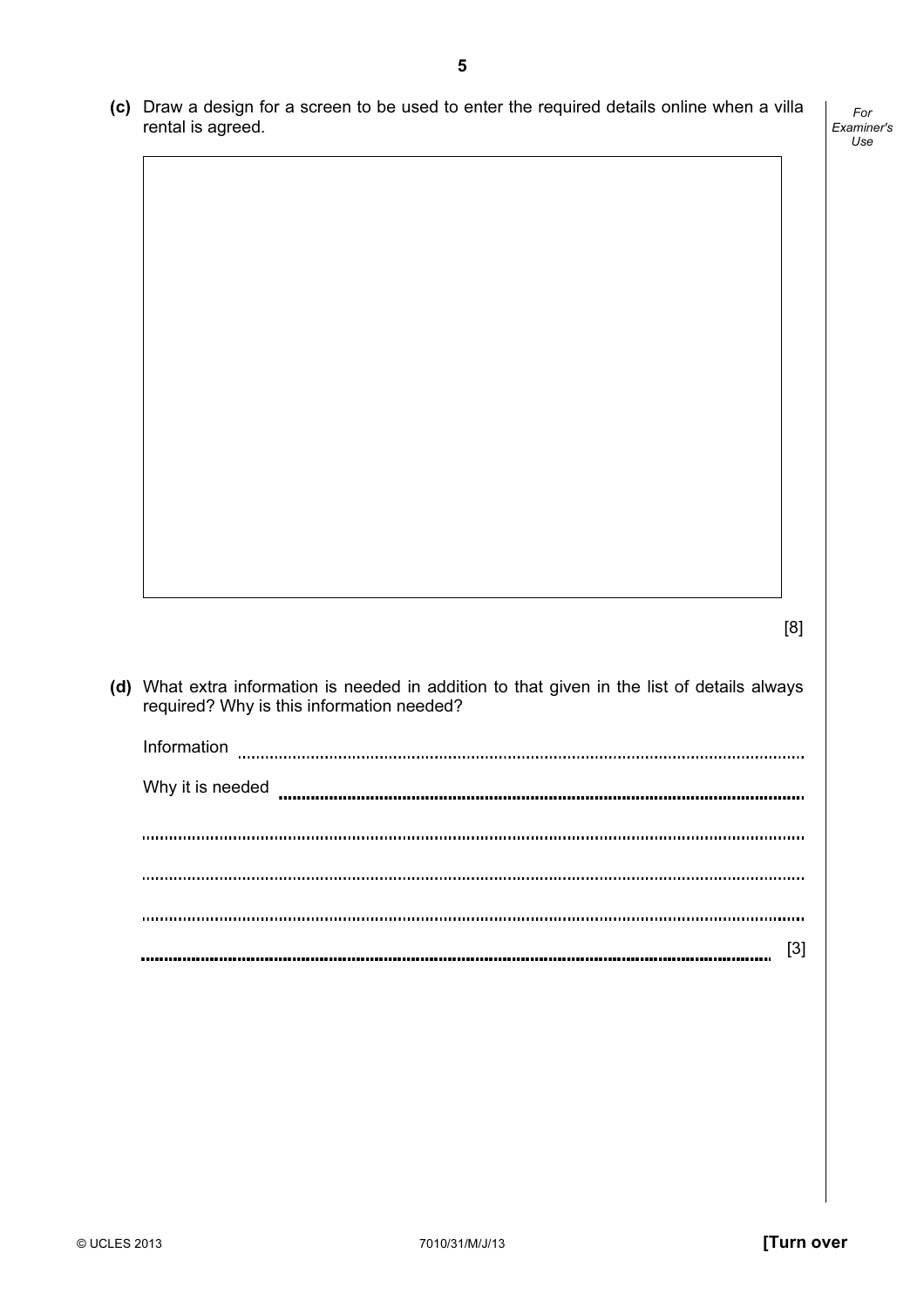(e) Draw a systems flowchart, with a key, to show how the web-based rental system should work.

For Examiner's Use

- (i) Include in the key:
	- 4 symbols that you have used in your flowchart
	- a description of the purpose of each of these symbols

| Key    |                    |  |  |  |
|--------|--------------------|--|--|--|
| Symbol | <b>Description</b> |  |  |  |
|        |                    |  |  |  |
|        |                    |  |  |  |
|        |                    |  |  |  |
|        |                    |  |  |  |
|        |                    |  |  |  |
|        |                    |  |  |  |
|        |                    |  |  |  |
|        |                    |  |  |  |
|        |                    |  |  |  |
|        |                    |  |  |  |
|        |                    |  |  |  |

[4]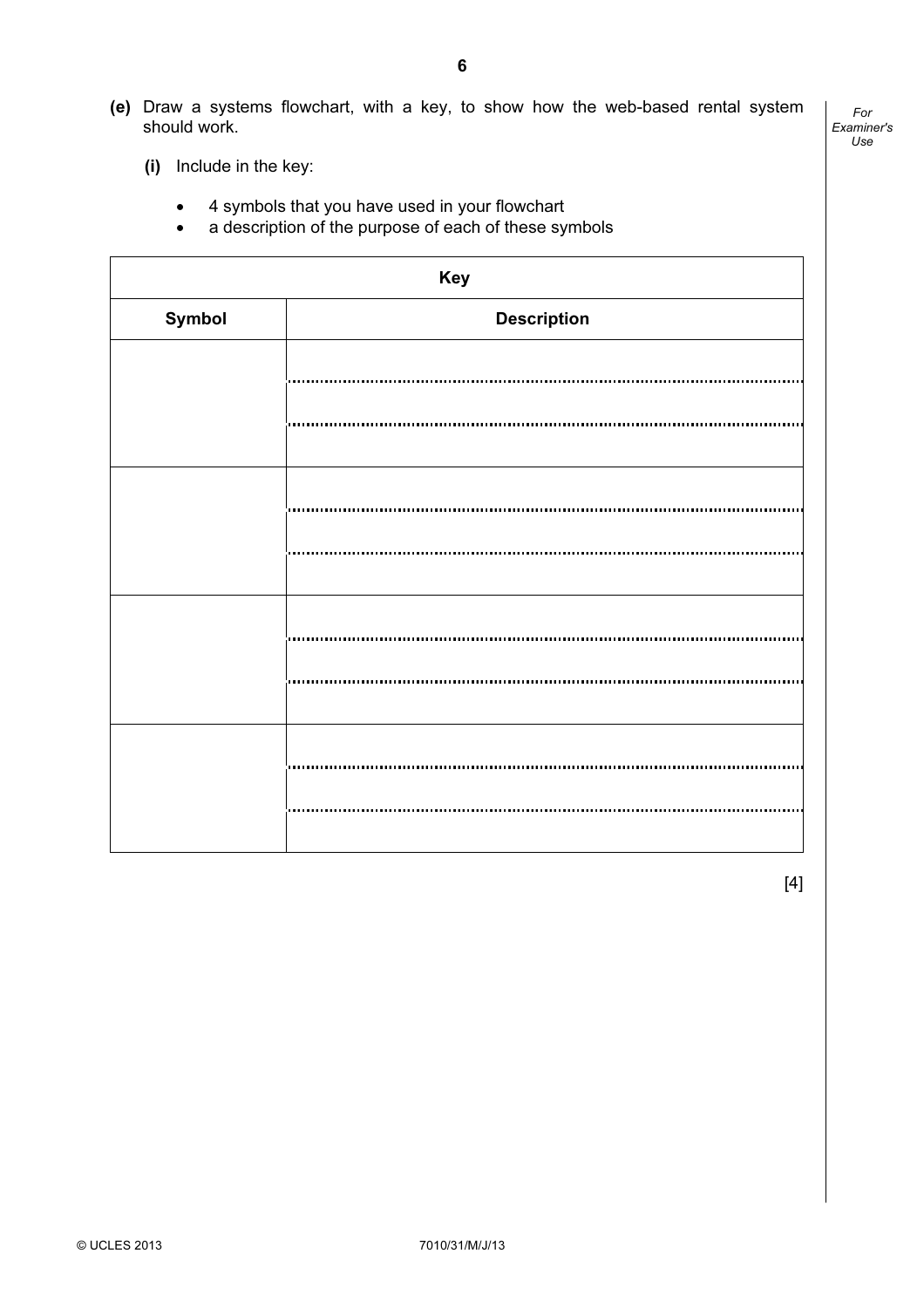- (ii) Include in your systems flowchart:
	- what happens when a person makes an enquiry
	- what happens when a rental is agreed

For Examiner's Use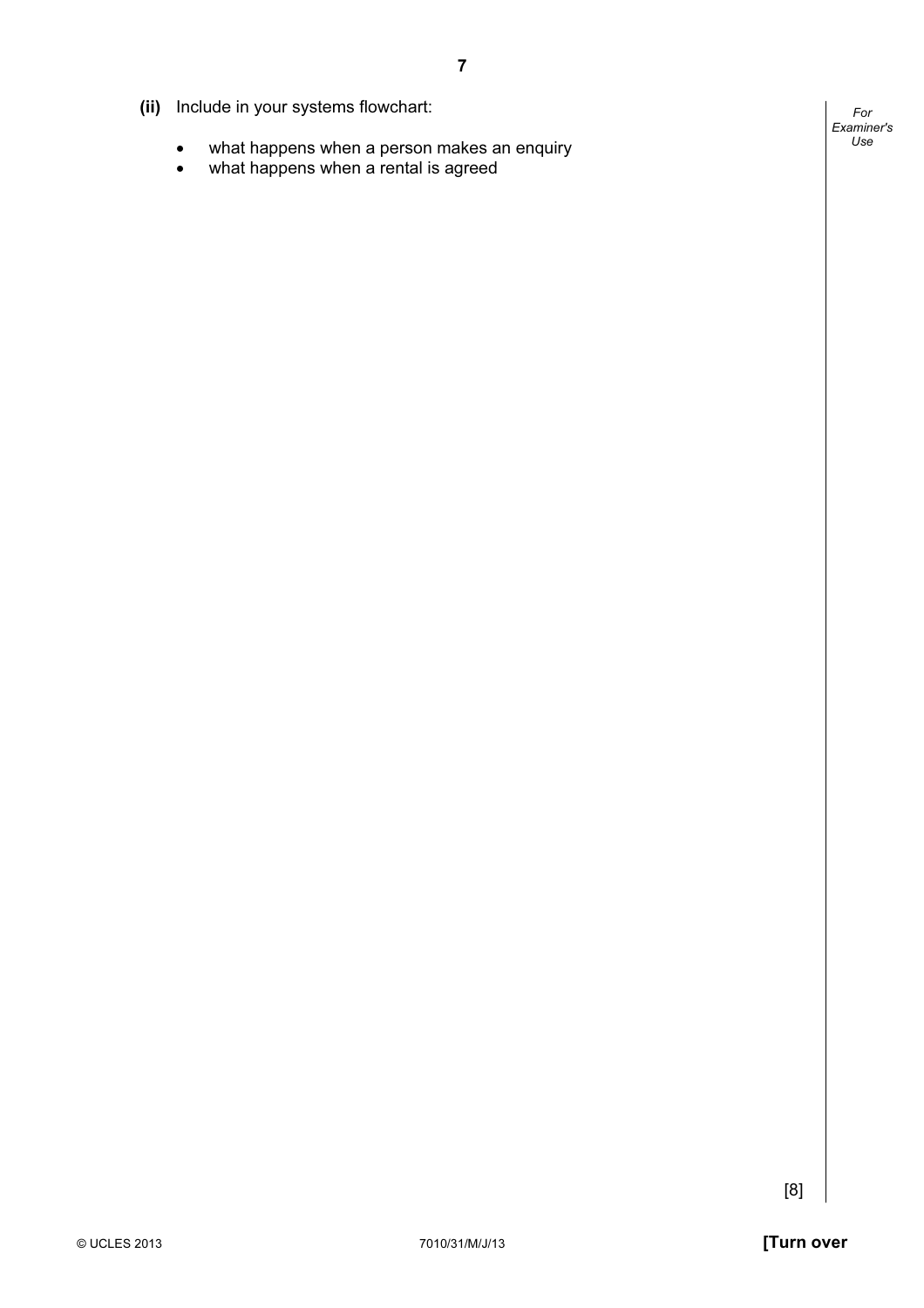(f) The systems analyst wants to ensure that the deposit and final payment taken over the Internet are secure.

For Examiner's Use

Explain what steps the systems analyst needs to take.

[3] 

- (g) The systems analyst is employing a programmer to write bespoke software for the new web-based villa rental system.
	- (i) Explain with reasons why the systems analyst should make this choice.

[3] 

(ii) What drawbacks could there be to making this choice?

[2]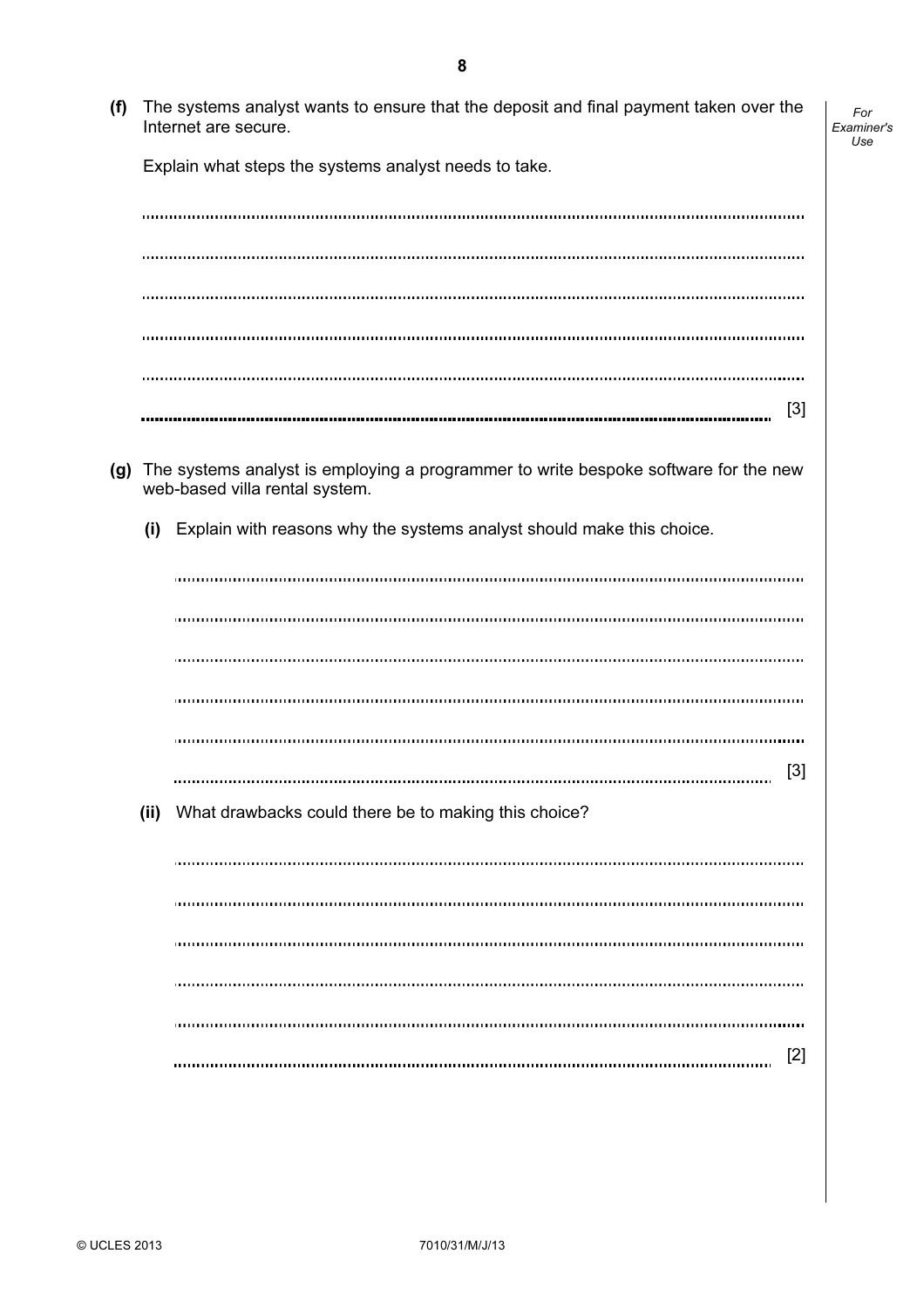(h) The number of children under 18 in the rental group must be a positive whole number between 0 and 5 inclusive.

9

Give two different types of test data.

 Using the number of children in the rental group, give one example of each of these types.

Explain why you chose each one as a good example.

| Type 1      |         |
|-------------|---------|
| Example 1   |         |
| Explanation |         |
|             |         |
| Type 2<br>. |         |
| Example 2   |         |
| Explanation |         |
|             | [6]<br> |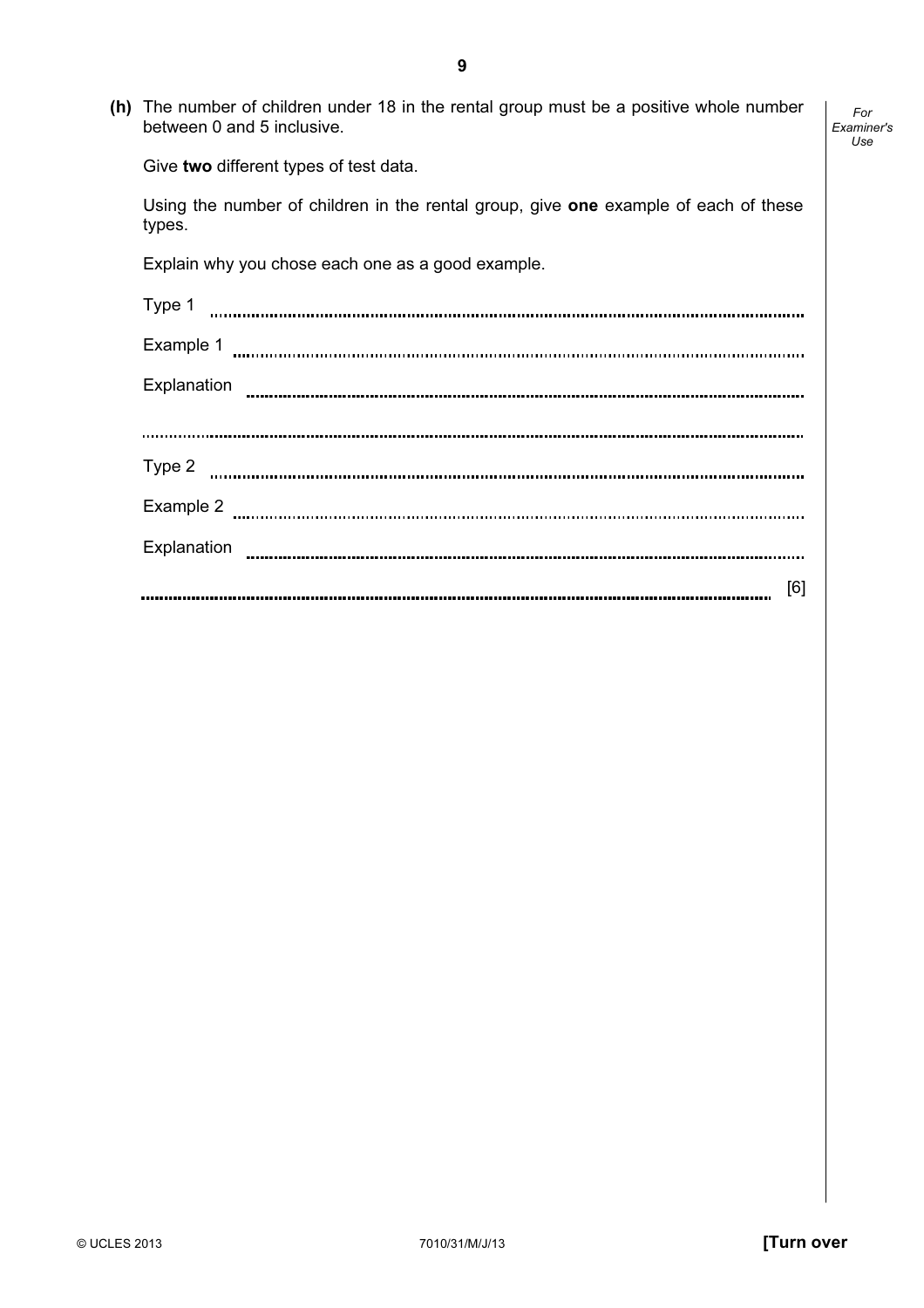| (i) | Write an algorithm, using pseudocode or a flowchart, which:                                                                                                                                             |                   |  |  |  |  |  |  |
|-----|---------------------------------------------------------------------------------------------------------------------------------------------------------------------------------------------------------|-------------------|--|--|--|--|--|--|
|     | inputs the number of children under 18<br>$\bullet$<br>checks the number is between 0 and 5<br>$\bullet$<br>outputs an error message if not<br>$\bullet$<br>allows a maximum of 3 attempts<br>$\bullet$ | Examiner's<br>Use |  |  |  |  |  |  |
|     |                                                                                                                                                                                                         |                   |  |  |  |  |  |  |
|     | $\cdots$                                                                                                                                                                                                |                   |  |  |  |  |  |  |
|     |                                                                                                                                                                                                         |                   |  |  |  |  |  |  |
|     |                                                                                                                                                                                                         |                   |  |  |  |  |  |  |
|     |                                                                                                                                                                                                         |                   |  |  |  |  |  |  |
|     |                                                                                                                                                                                                         |                   |  |  |  |  |  |  |
|     |                                                                                                                                                                                                         |                   |  |  |  |  |  |  |
|     |                                                                                                                                                                                                         |                   |  |  |  |  |  |  |
|     |                                                                                                                                                                                                         |                   |  |  |  |  |  |  |
|     |                                                                                                                                                                                                         |                   |  |  |  |  |  |  |
|     |                                                                                                                                                                                                         |                   |  |  |  |  |  |  |
|     | [6]                                                                                                                                                                                                     |                   |  |  |  |  |  |  |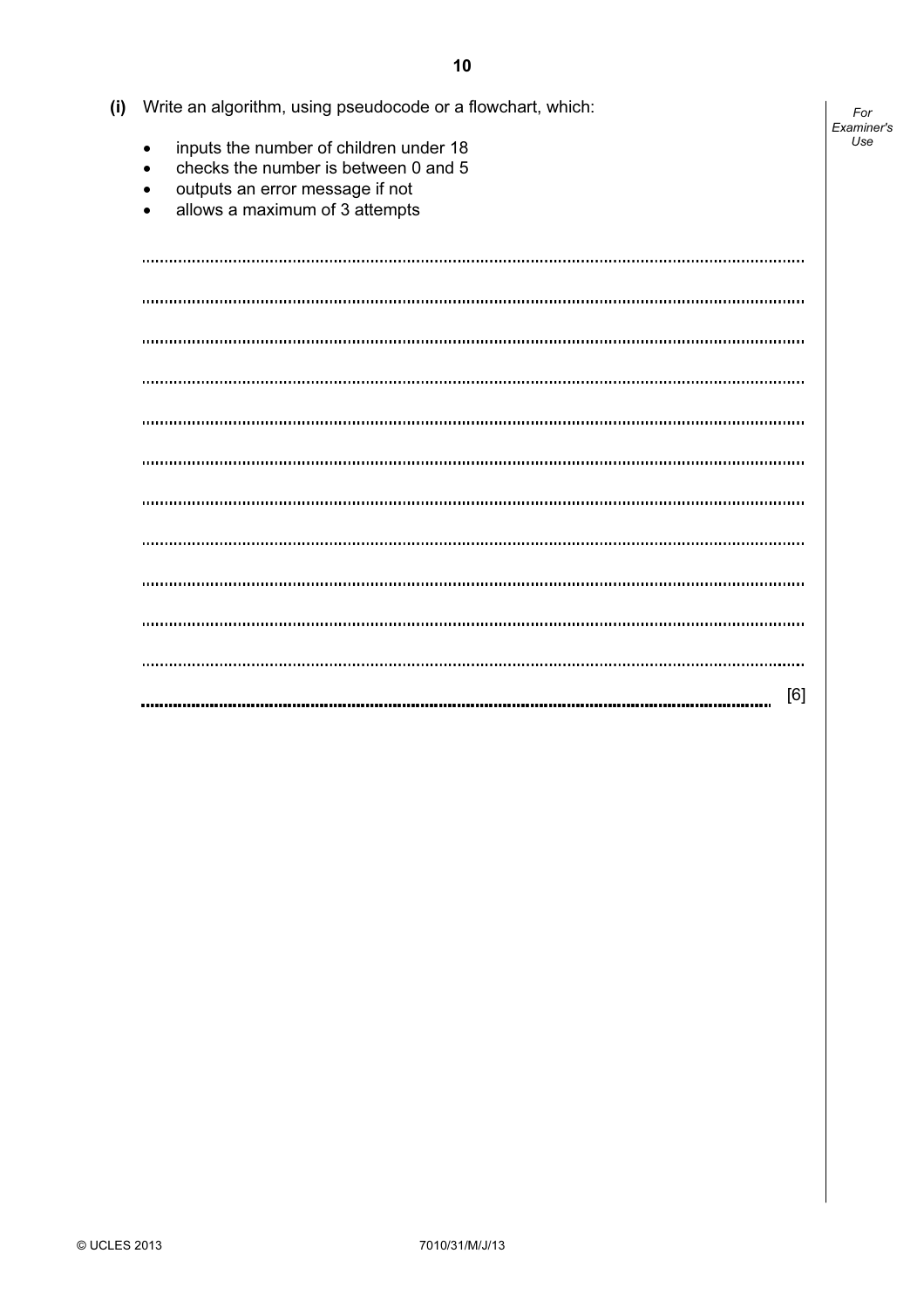(j) Describe three advantages to people booking the holiday villas when using the new web-based system compared to using the brochure.

For Examiner's Use

| 1                                                                 |
|-------------------------------------------------------------------|
|                                                                   |
|                                                                   |
|                                                                   |
| $\overline{2}$                                                    |
|                                                                   |
|                                                                   |
|                                                                   |
| 3                                                                 |
|                                                                   |
|                                                                   |
| [6]                                                               |
| (k) Describe how the new villa rental system should be evaluated. |
|                                                                   |
|                                                                   |
|                                                                   |
|                                                                   |
|                                                                   |
| $[2]$                                                             |